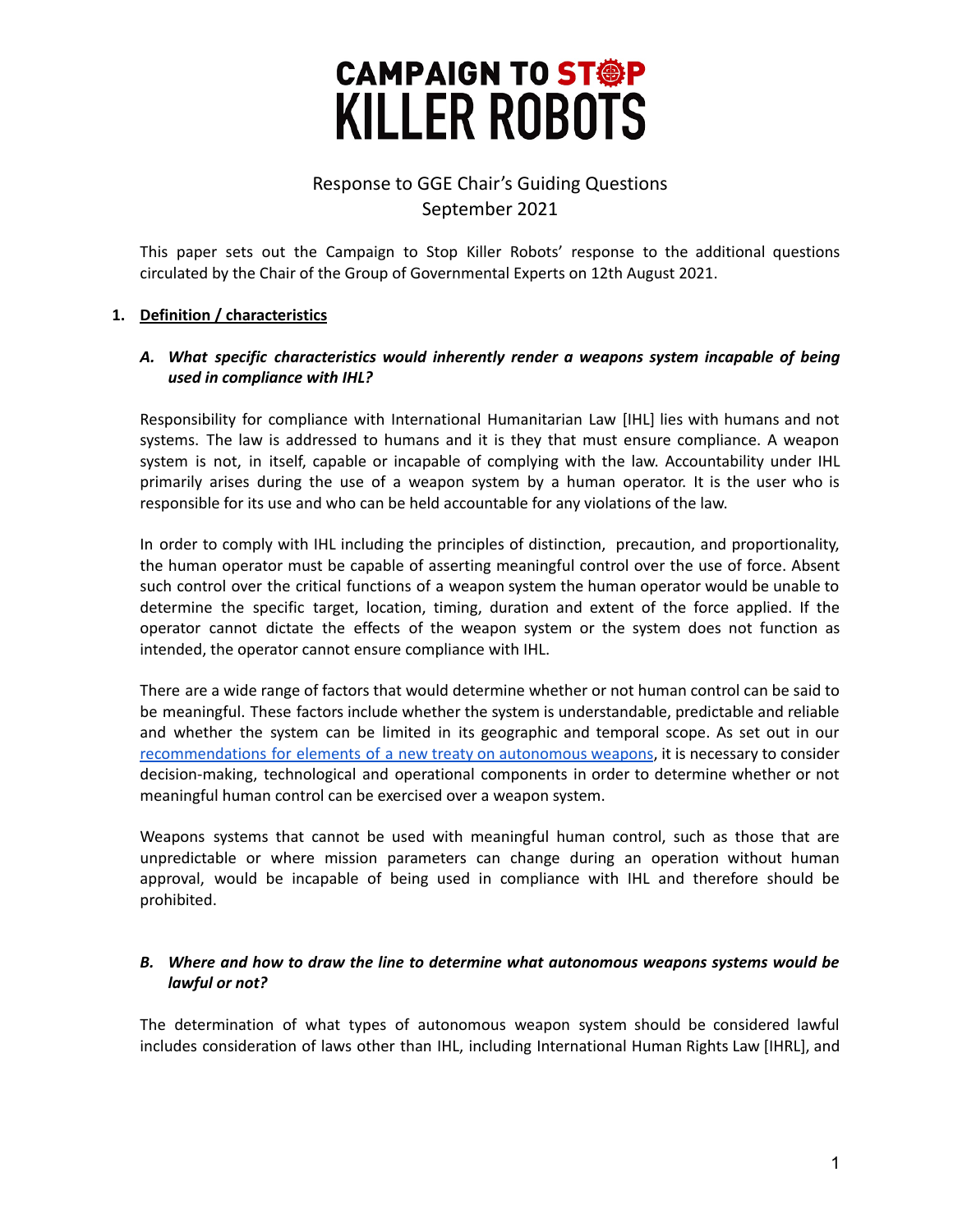International Criminal Law [ICL]<sup>1</sup>. In addition, ethical considerations should be central to determining where the line should be drawn.

In the view of the Campaign to Stop Killer Robots, a line should be drawn around two kinds of autonomous weapons systems.

First, if an autonomous weapon system cannot be used with meaningful human control, then it cannot be used in compliance with existing legal rules and should be prohibited. Such a system could not be used in compliance with IHL, particularly the principles of distinction and proportionality. It also would present challenges for compliance with IHRL, especially the right not to be arbitrarily deprived of life, and create an accountability gap under IHL, IHRL, and ICL . It would also raise ethical concerns related to moral responsibility, human dignity and the loss of human agency in the use of force.

Second, autonomous weapon systems that target humans should be prohibited because they raise fundamental ethical concerns in addition to legal and practical challenges. By 'autonomous weapon systems that target humans' we mean sensor-based weapons systems where the target profiles are intended to represent people. Such systems would use proxy indicators (such as weight, heat-shape, movement or specific biometrics) as a basis for encoding patterns of sensor data as representations of a human.

Autonomous weapon systems that target humans, whether civilian or combatant, would dehumanise people, harming them on the basis of processing of sensor inputs and treating them as data, sensed and sorted by a machine. In killing or wounding people based on such abstractions, these systems would undermine human dignity, a fundamental principle of international human rights law. To allow sensors, data and software to determine who lives and who dies is morally unacceptable.

In addition to this fundamental moral objection, using sensor-based systems to target people autonomously raises a range of legal and practical concerns. Such systems would either be designed to target (a) a certain person or certain groups of people or (b) all people in a location.

a. Targeting a certain person or certain groups of people

If it is claimed that an autonomous weapon system is theoretically capable of distinguishing between people to whom force may be applied and those who must be protected, then acute concerns arise regarding compliance with the legal requirement of distinction and for the protection of certain classes of persons. Under IHL, people are targetable only on a contextual, case-by-case basis. The legal status of humans in conflict can change depending on their participation in hostilities and whether as combatants they are wounded or have surrendered. Claiming that machines can make such determinations undermines the law and legal processes and dilutes human legal and moral responsibility. Additional serious problems relating to prejudice and bias would arise if systems used target profiles to identify 'targetable people'

<sup>&</sup>lt;sup>1</sup> For a detailed analysis of autonomous weapon systems and international human rights law see ['Shaking](https://www.hrw.org/sites/default/files/reports/arms0514_ForUpload_0.pdf) the [Foundations,](https://www.hrw.org/sites/default/files/reports/arms0514_ForUpload_0.pdf) Human Rights Impact of Autonomous Weapon Systems', Human Rights Watch and Harvard Law School's International Human Rights Clinic, 2014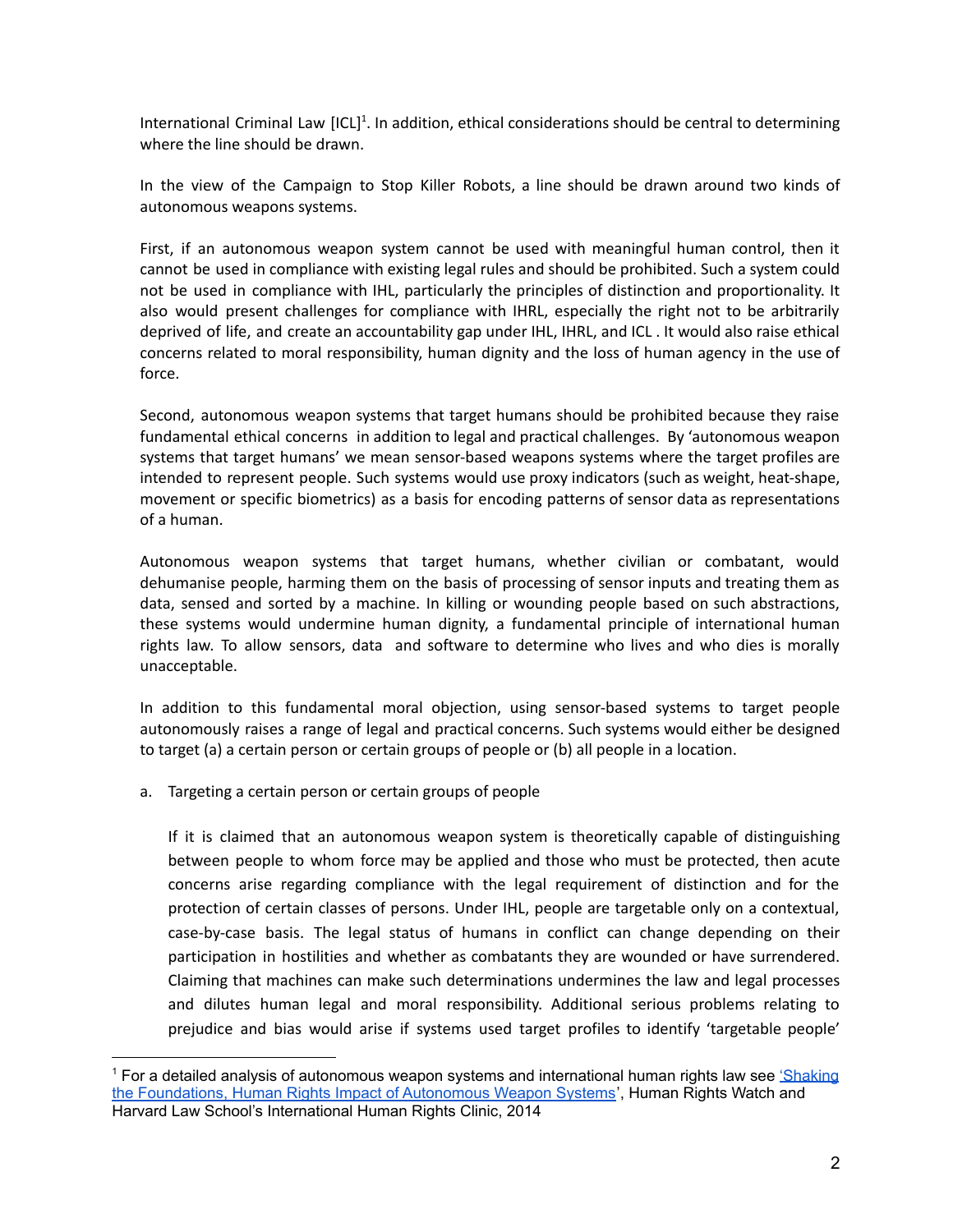based on certain characteristics such as race, gender, age, and other characteristics. Historically marginalized groups would certainly face higher rates of error, as has been demonstrated in several studies.<sup>2</sup>

Furthermore, systems that are particularly complex or opaque ("black box") would make it difficult or perhaps impossible to offer a meaningful explanation of why certain people were targeted in certain circumstances; raising additional issues of responsibility and accountability.

b. Targeting all people in a location

If systems were enabled to target all people in a particular location, they would risk having indiscriminate effects, contrary to established rules of IHL. It might be argued that use could be restricted to areas from which civilians are excluded. Yet such an approach is likely to be unreliable in practice. Further, this approach still shifts the burden of avoiding harm onto the civilian population, thus eroding the presumption of protected status and undermining the general principle of the protection of the civilian population against the effects of hostilities (as set out in preamble of the CCW.)

These ethical, legal and practical problems would be most straightforwardly addressed through a legally binding instrument that prohibits autonomous weapon systems that cannot be used with meaningful human control, and those that target humans; and regulates other autonomous weapons systems to ensure they are not used without meaningful human control.

# **2. Human-machine interaction / human control**

# *A. How to move forward to clarify the quality and extent of human-machine interaction/human control that would be required to use weapons systems based on emerging technologies in the area of LAWS in compliance with IHL?*

In order to clarify the quality and extent of human-machine interaction and human control, states should begin the process of negotiation of a legally binding instrument. Discussions at the CCW have produced a wealth of expert reports and opinions on the issue. As has been seen in other processes, further clarification will be best achieved if states take the next step and begin the process of negotiation. At that stage, states can develop and agree on the precise legal and technical parameters of human-machine interaction and human control that are needed to comply with international law and ethical norms.

The Campaign to Stop Killer Robots has published recommendations on the normative and operational framework for autonomous weapon systems and a 'Key [Elements](https://www.stopkillerrobots.org/wp-content/uploads/2020/04/Key-Elements-of-a-Treaty-on-Fully-Autonomous-WeaponsvAccessible.pdf) of a Treaty on Fully [Autonomous](https://www.stopkillerrobots.org/wp-content/uploads/2020/04/Key-Elements-of-a-Treaty-on-Fully-Autonomous-WeaponsvAccessible.pdf) Weapons' which includes details on the types of human-machine interaction and human control needed to ensure compliance with international law and ethical principles.

<sup>&</sup>lt;sup>2</sup> See for instance: [www.ohchr.org/Documents/Issues/Racism/SR/Call/campaigntostopkillerrobots.pdf](http://www.ohchr.org/Documents/Issues/Racism/SR/Call/campaigntostopkillerrobots.pdf) and <https://bit.ly/SEHLACAI-AWS> (note 6).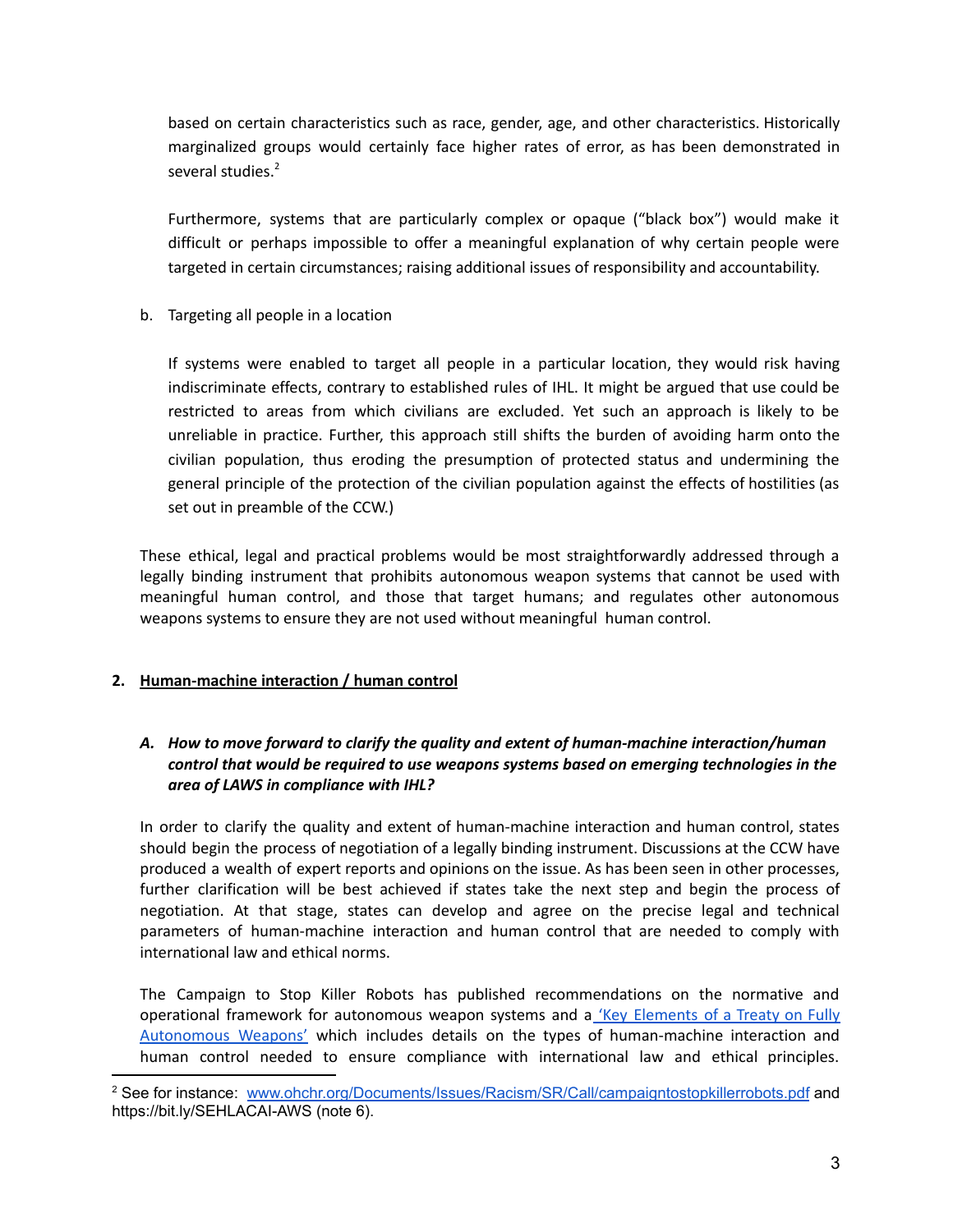Meaningful human control requires that a human can make a moral judgement over the acceptability of the effects of an attack, fulfil her/his obligation to apply the law, and that there is a human user who is morally and legally responsible for the effects of an attack. These principles should form the foundation when clarifying the quality and extent of human-machine interaction/human control.

#### *B. Which elements of context would influence the quality and extent of the required human-machine interaction/human control/human judgment?*

The context in which an autonomous weapon system is used will significantly influence whether or not the level of control a human operator has can be considered meaningful. The greater the 'complexity' and unpredictability of the context the greater the quality and extent of control will be required.

There are a range of factors that contribute to the complexity of the context. These include

- o Physical environment
	- Land, sea, air
	- Terrain—mountains, woods, desert, open field
- o Climate and weather
- o Time of day
- o Urban area or rural area
- o Presence of humans, especially civilians
- o Nature of target
- o Geographic range of weapon system
- o Duration of weapons system's mission
- o Speed of operation and how dynamic the environment is

Such factors are interlinked and may combine to create greater complexity of the context. It is necessary for a human operator of an autonomous weapon system to evaluate these range of factors and determine whether meaningful human control can be exercised at the time the system is to be used.

# *C. In what sense would limits and constraints (type of target, duration, geographical area,…) be useful to ensure compliance with IHL and how?*

As set out above, autonomous weapon systems that cannot be used with meaningful human control and systems that target human beings should be prohibited.

The broad scope of autonomous weapon systems that are not prohibited must still be subject to regulations to maintain meaningful human control. Whether or not meaningful human control can be exercised will be context-based, dynamic, multidimensional, and situation-dependent. Regulations should therefore provide clarification on how meaningful human control should be assessed on a case-by-case basis.

Constraints on the time and space of the system's operation exemplify these kinds of regulations. The wider the geographic area covered by the system and the longer the duration of its mission the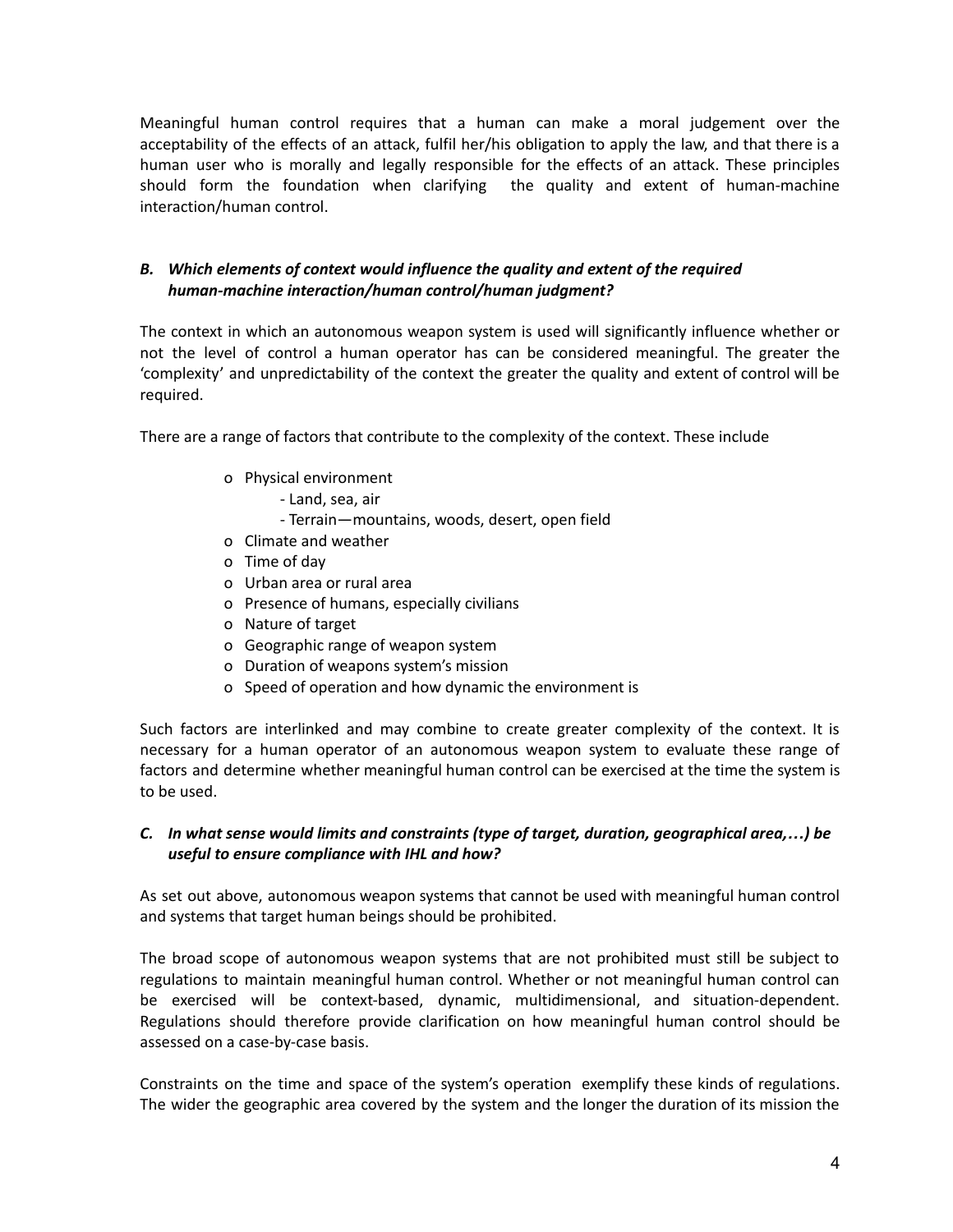less control the human operator has over the effects of an attack. Therefore, temporal and spatial limits are needed to ensure the human operator retains meaningful control and thus has the ability to comply with IHL.

As discussed under the previous question, the specific limits may depend on the context. The context in which the autonomous weapon system is used is one of the factors that will be relevant to such an assessment. As above, the greater the complexity of context, the greater the degree of control the human operator will need for it to be meaningful.

In addition to consideration of the context in which the weapon system is being used, it is necessary that the human operator is able to understand, evaluate and predict the system. The system user should understand and have meaningful information on how a system works and has worked in the past; and be able to provide a comprehensive explanation, including on the conditions that will trigger an application of force. Human control would be enhanced through an ability of the system user to evaluate the system and the context during the course of its functioning and by having mechanisms to intervene as required. The system should also enable predictability of outcomes that align with the user's intent and the foreseeable consequences of specific actions being taken, which serves to ensure human responsibility and accountability in the use of force.

Regarding constraints on types of targets, autonomous weapon systems that target humans should be prohibited. As discussed elsewhere this raises serious legal and ethical concerns and should be prohibited. If the autonomous weapon system is not specifically designed to target a human, but it is possible that a human may be harmed, for example if the weapon is targeting a vehicle or building with humans inside, then a higher degree of control will be required for it to be meaningful.

# *D. Some delegations have stressed that human control is context-based, dynamic, multidimensional, and situation-dependent. How to evaluate the minimum level of human control that would be required in some or all situations to ensure compliance with IHL?*

The Campaign to Stop Killer Robots agrees that human control is context-based, dynamic, multidimensional and situation dependent. For these reasons, the 'minimum' level of human control that is required is inherently flexible. It is not possible to provide an exhaustive list of what is specifically required due to the infinite scenarios in which autonomy can be used in a weapon system. Instead, it is more useful to agree that, in any scenario, the human operator's control must be 'meaningful' in order to meet obligations under international law, including IHL, IHRL and ICL. This means amongst other things that a human can make a moral judgement over the acceptability of the effects of an attack, fulfil her/his obligation to apply the law, and that there is a human user who is morally and legally responsible for the effects of an attack. As set out above, clarification on the precise legal and technical parameters relating to human control that are needed will be best achieved through commencing a process of negotiating a legally binding instrument.

#### *E. At what stage of the life-cycle should human control be exercised?*

Meaningful human control should be exercised at all stages of a weapon systems' life-cycle, including in the design, verification and testing, deployment, operation and monitoring stage. However, meaningful human control is especially important at the pre-deployment stage where limits of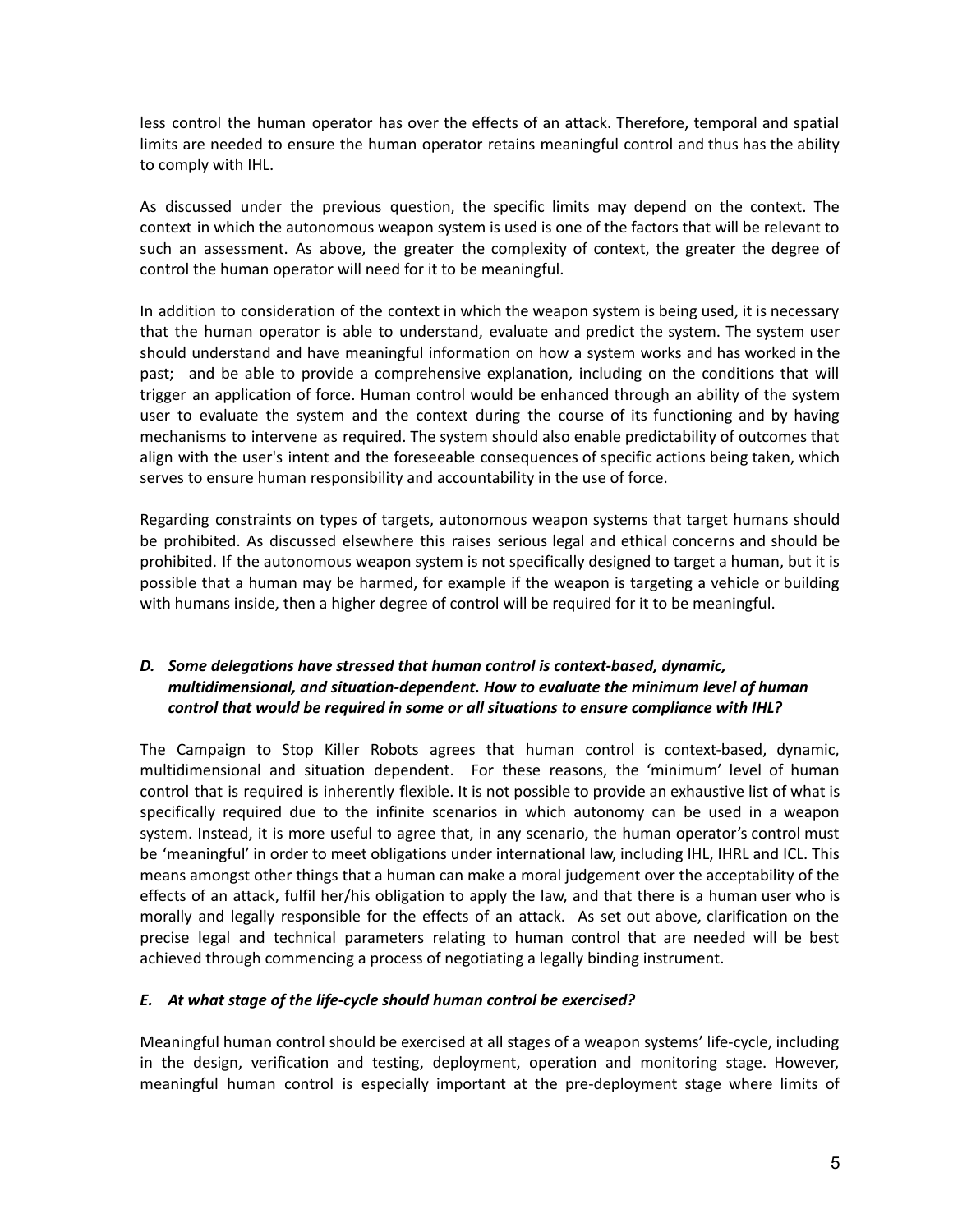operation are set (time, space, type of target) and the time of use because decisions at these moments directly influence the effects of an attack and affect legal and ethical compliance.

# *F. Which decisions, activities, and processes across the life-cycle of a weapons system would collectively contribute towards and enable appropriate human-machine interaction/human control/human judgment? What would be the interaction between these various decisions, activities, and processes and how would they vary based on the operational context and the characteristics and capabilities of the weapons system?*

As set out above, it is the human operator of the weapon that is primarily accountable for using the weapon in compliance with existing legal rules. The processes of ensuring appropriate human control throughout the research, design, development, production and training stages for an autonomous weapon system can only be effective if the criteria that the system will ultimately be required to comply with at the point of use is properly understood and incorporated throughout. This in itself is a challenge because it would be impossible to train an autonomous weapons system to incorporate the myriad of elements that can be present in a situation of conflict.<sup>3</sup>

There are different points throughout the lifecycle of the weapons systems—such as design, programming, testing, training and monitoring—that will have an effect on the level of control at the time targets are selected and engaged. Those activities must be undertaken with a clear understanding and appreciation of what characteristics the weapon system will need to have to be used lawfully at the time targets are selected and engaged. In order for effective decisions, activities and processes to be undertaken across the life-cycle of a weapon, it is therefore necessary to determine the criteria for the weapon system's lawfulness at the point of use.

Examples of decisions, activities, and processes include ensuring the weapon system is understandable, reliable and predictable; the user is trained and understands the way the weapon systems works; the weapon system is tested extensively to evaluate compliance with legal and ethical norms; and clear processes are developed on how the weapon system should be used in compliance with legal and ethical norms.

Weapons reviews under Article 36 of Additional Protocol I can also play an important role in promoting IHL compliance, but those reviews are not a panacea. These reviews provide an obligation to review weapons, means and methods of warfare against states legal obligations. We therefore need to establish the legal obligations in relation to autonomous weapon systems as a precondition for having effective review processes. They need to be done transparently and consistently, and clear international standards on autonomous weapons systems are needed to ensure reviews are uniform.

*G. How would the analysis of existing weapons systems help elaborate on the range of factors that should be considered in determining the quality and extent of human-machine interaction/human control/human judgment?*

<sup>&</sup>lt;sup>3</sup> See for instance UNIDIR's side event: **Data issues in military [autonomous](https://unidir.org/events/known-unknowns-data-issues-and-military-autonomous-systems) systems**.